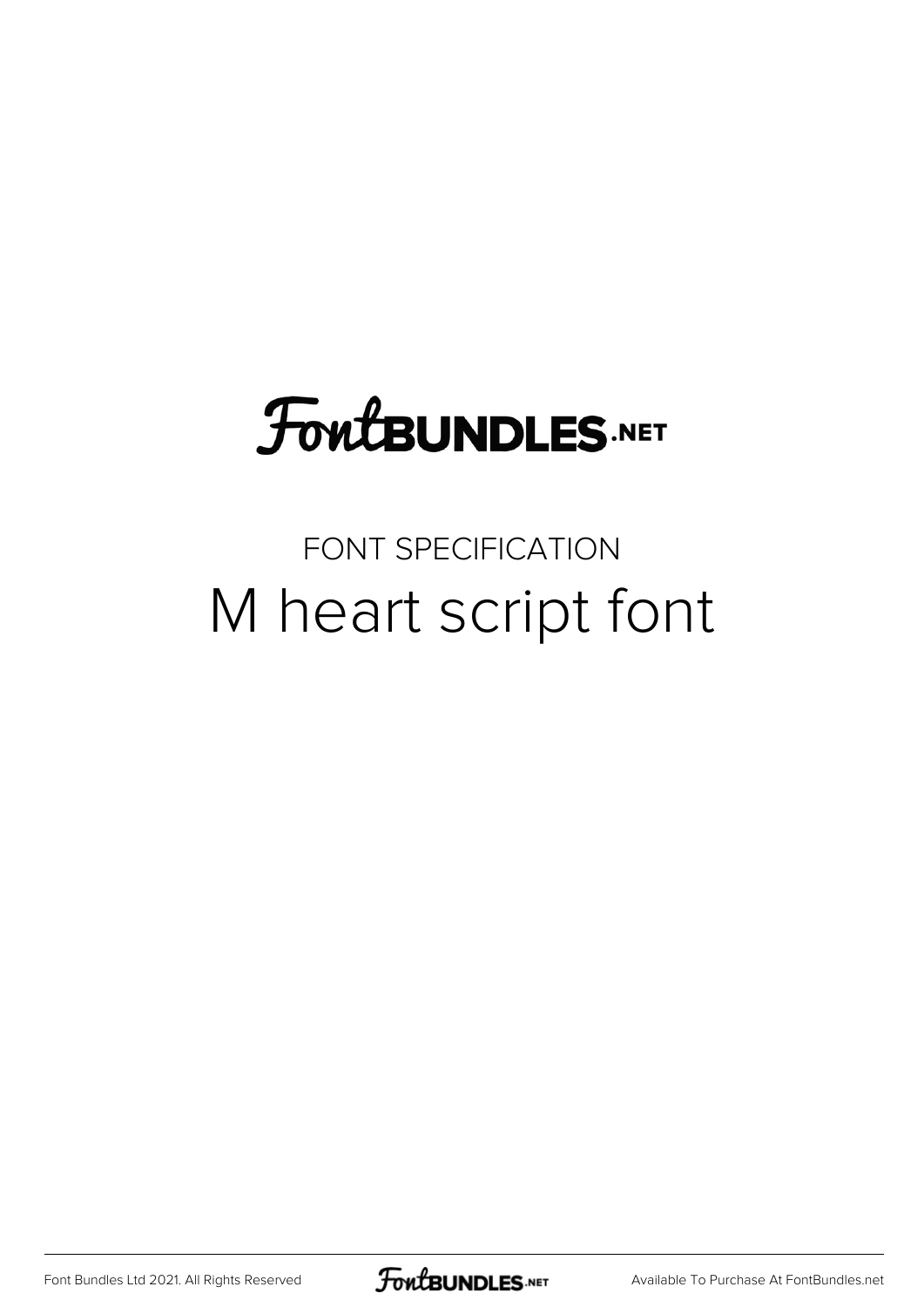#### My heart2 - Regular

**Uppercase Characters** 

 $A - B - C - D - E - G - C - L - F - C$  $\mathcal{K}$  ,  $P$  ,  $m$  ,  $n$  ,  $\partial$  ,  $P$  ,  $\partial$  ,  $R$  ,  $\partial$  ,  $\partial$  $\mathcal{I} \mathcal{U}$  of  $\mathcal{V} \mathcal{N} \mathcal{N}$  of  $\mathcal{Y} \mathcal{Y}$ 

Lowercase Characters

arbockerfgskrijsklomense p guesture aver y 3

Numbers

0123456789

**Punctuation and Symbols** 

 $1 * S \mathcal{Z} \mathcal{Z} \qquad (1) *$ - . . . .  $\le$  = > ? / \ / ^  $(1) i$   $e$   $f$ <sup>9</sup>  $g$   $g$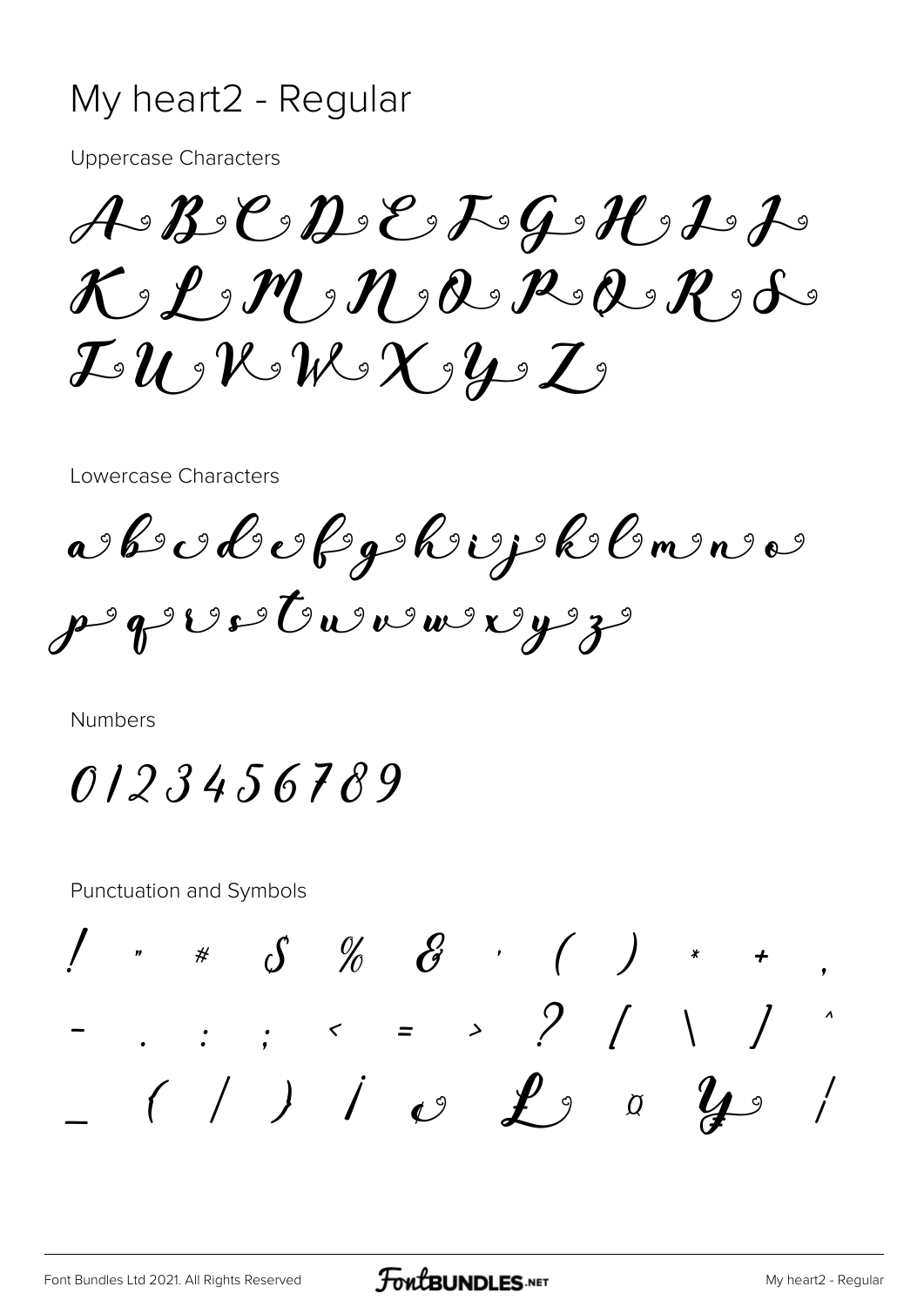$\int$  . . . . . . 1  $\overline{U}$ 

All Other Glyphs

ASASASASASEE E

 $\mathcal{E}_2 \mathcal{E}_3 \mathcal{L}_2 \mathcal{L}_3 \mathcal{L}_2 \mathcal{L}_3 \mathcal{L}_2 \mathcal{H}_3$ 

 $\hat{u}$   $\hat{u}$   $\hat{y}$   $\mapsto$   $\beta$   $\hat{a}$   $\hat{a}$   $\hat{a}$  $\hat{a}^{\vartheta}$ 

 $\ddot{\mathbf{a}}^{\mathcal{Y}}$   $\dot{\mathbf{a}}^{\mathcal{Y}}$   $\mathbf{a}^{\mathcal{Y}}$   $\mathbf{c}^{\mathcal{Y}}$   $\mathbf{c}^{\mathcal{Y}}$   $\dot{\mathbf{c}}^{\mathcal{Y}}$  $\mathcal{C}^{\vartheta}$  $\ddot{\mathcal{C}}$  $\mathcal{U}$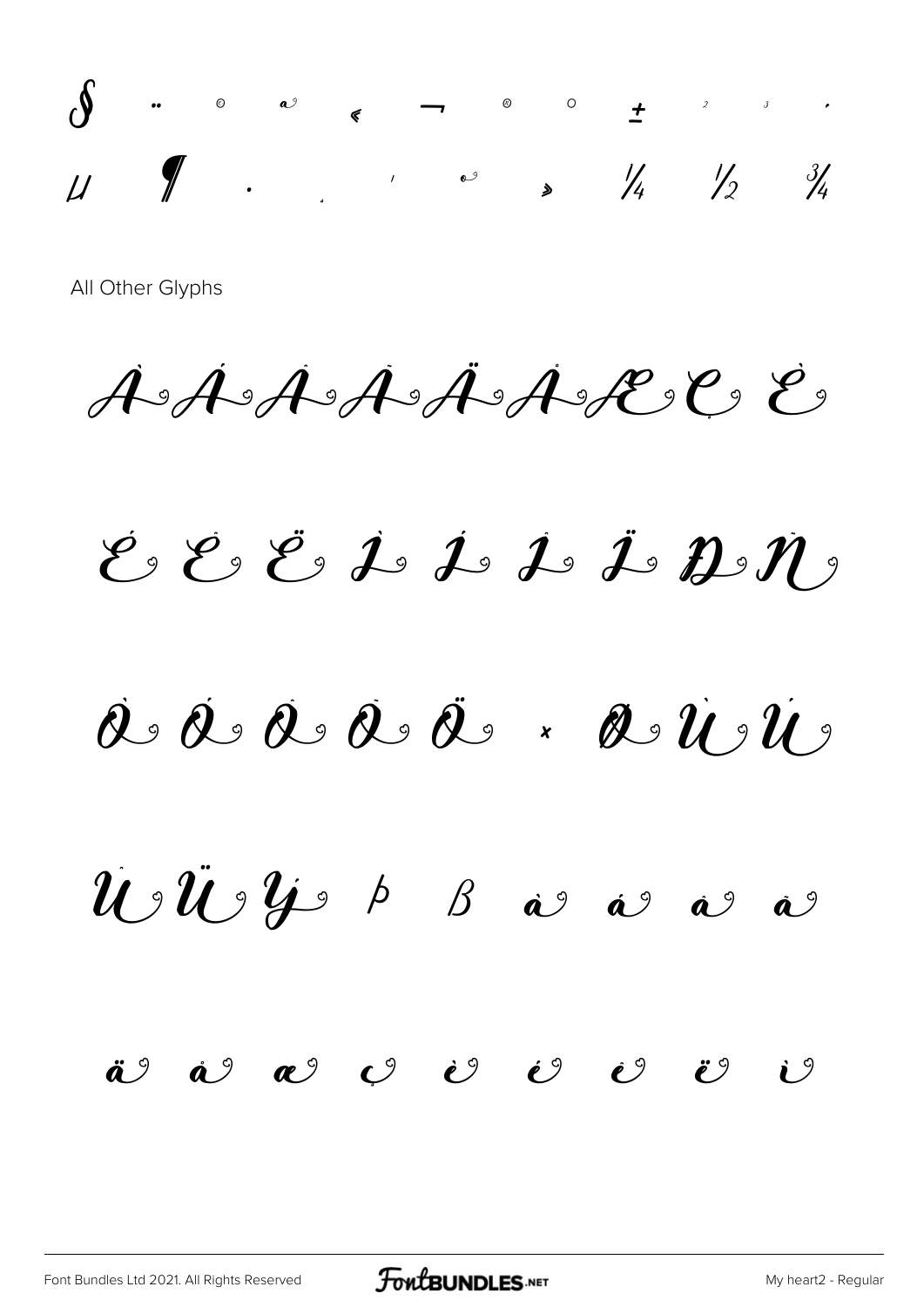$\begin{matrix} 1 & 0 \\ 0 & 0 \end{matrix}$  $\mathcal{O}$   $\mathcal{O}$   $\mathcal{O}$   $\delta$   $\mathcal{O}$   $\mathcal{O}$   $\mathcal{O}$  $\ddot{\mathbf{v}}$  :  $\mathbf{v}$   $\dot{\mathbf{v}}$   $\dot{\mathbf{v}}$   $\dot{\mathbf{v}}$   $\ddot{\mathbf{v}}$   $\ddot{\mathbf{v}}$  $\overline{\mathcal{P}}$ v L & E & S & i  $y$  $\ddot{\mathbf{y}}$  $I$   $i$   $i$  $\mathcal{C}$  for for  $\mathcal{P}$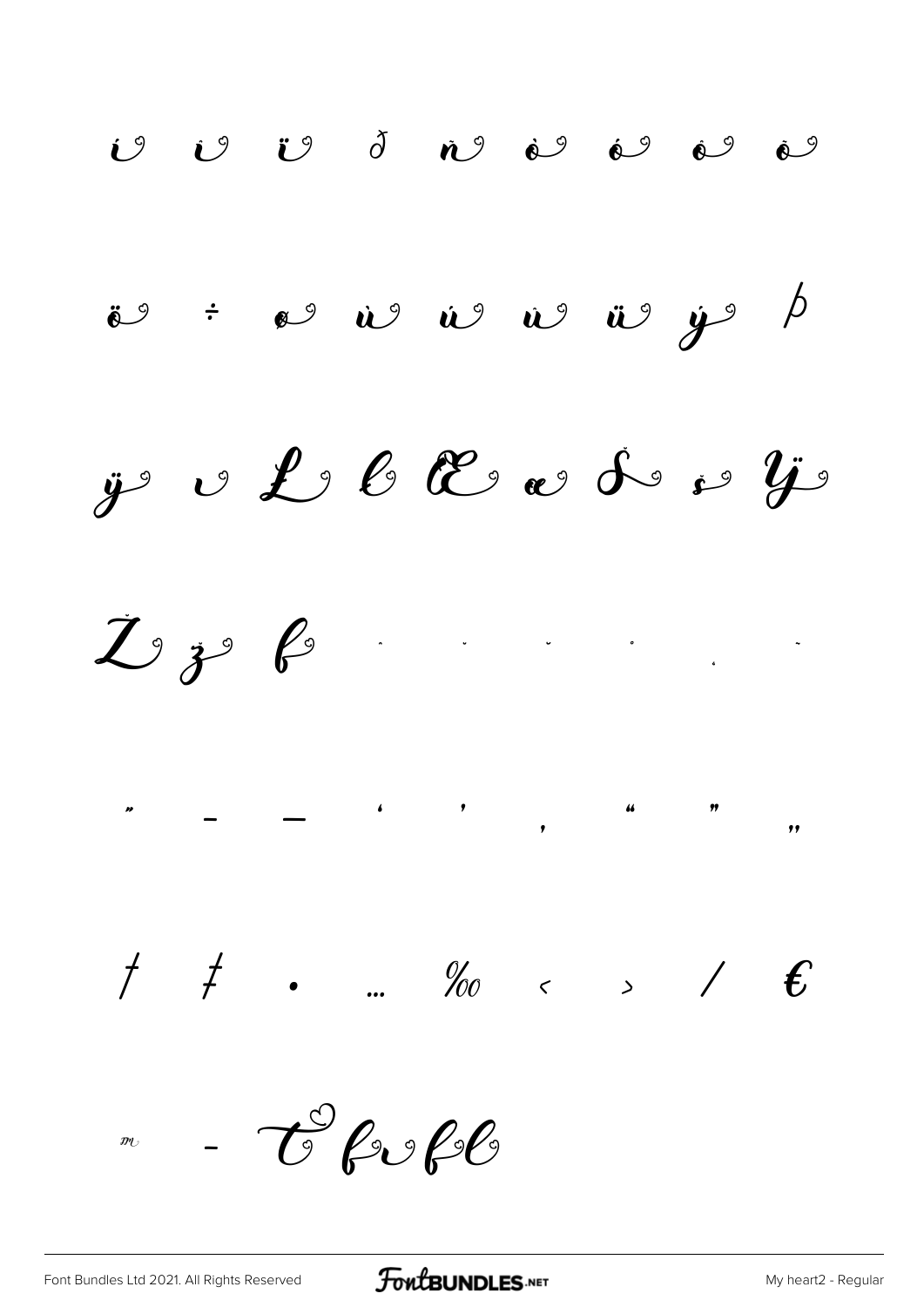#### My heart1 - Regular

**Uppercase Characters** 

## ABEDEFGHIJKLMNOPO  $R\triangle TUVWXYZ$

Lowercase Characters

a b c d e f g h i j k l m n o p q i s t u v w x y z

**Numbers** 

0123456789

Punctuation and Symbols  $1 * * S$  % & ( ) \* + , - . : ;  $\frac{1}{2}$  ,  $\int_{0}^{1}$  ,  $\int_{0}^{1}$  ,  $\int_{0}^{1}$  ,  $\int_{0}^{1}$  ,  $\int_{0}^{1}$  ,  $\int_{0}^{1}$  ,  $\int_{0}^{1}$  ,  $\int_{0}^{1}$  ,  $\int_{0}^{1}$  ,  $\int_{0}^{1}$  ,  $\int_{0}^{1}$  ,  $\int_{0}^{1}$  ,  $\int_{0}^{1}$  ,  $\int_{0}^{1}$  ,  $\int_{0}^{1}$  ,  $\int_{0}^{1}$  ,  $\overline{Q}$  $\frac{1}{2}$  and  $\frac{1}{2}$  and  $\frac{1}{2}$  and  $\frac{1}{2}$  and  $\frac{1}{2}$  and  $\frac{1}{2}$  $\frac{3}{4}$  $\overline{U}$ 

All Other Glyphs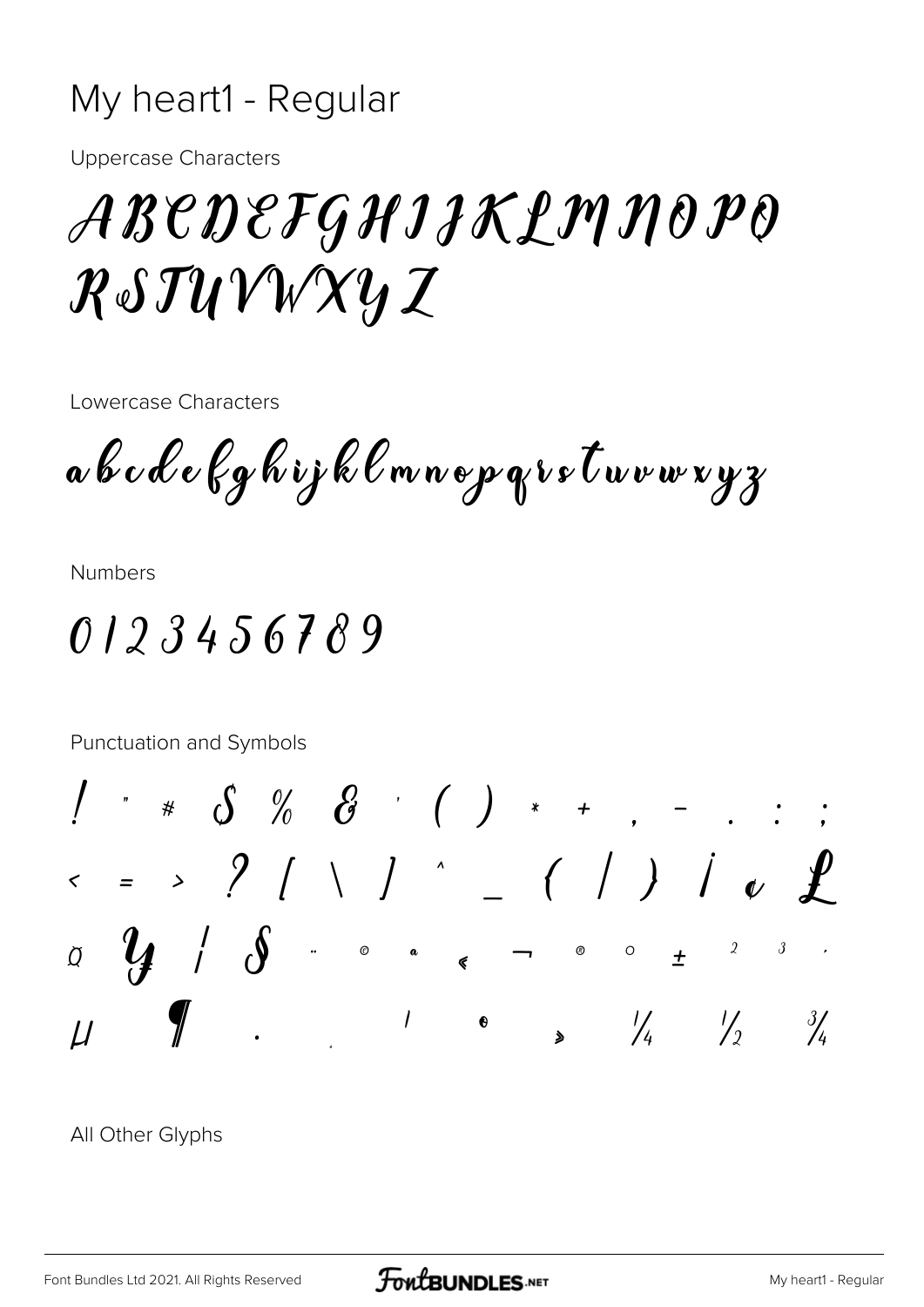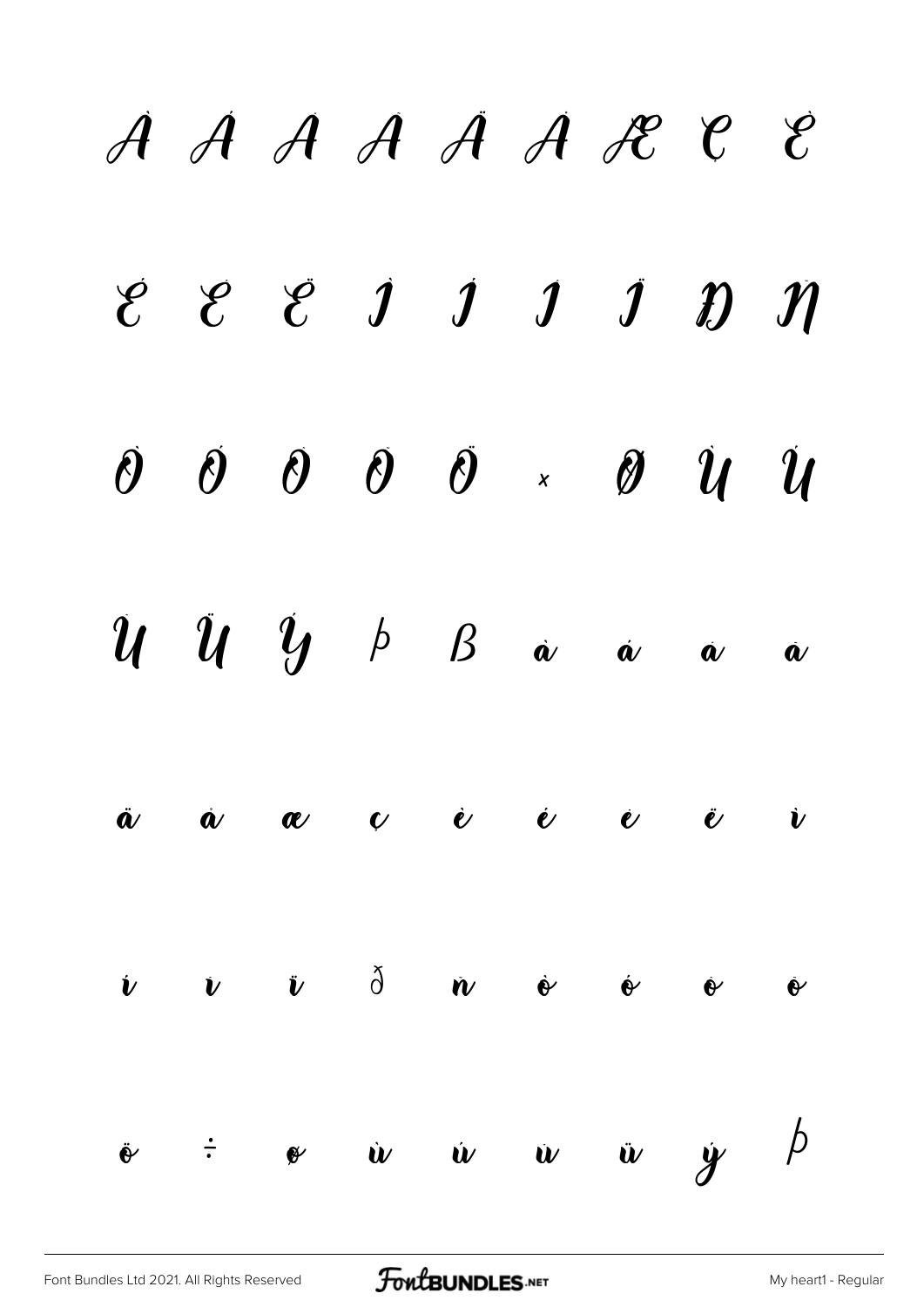$\dot{y}$  v  $\dot{\mathcal{L}}$   $\ell$   $\mathcal{C}$   $\alpha$   $\delta$   $\dot{y}$  $2 \t 3 \t 6$  $\mathcal{L}$  ,  $\mathcal{L}$  - - . . .  $1 \t f$  -  $-\infty$  b  $-\infty$  $-\ell - y$   $-\ell - i$   $\rightarrow$   $-\ell - w$  $\overline{\phantom{a}}$   $\overline{\phantom{a}}$   $\overline{\phantom{a}}$   $\overline{\phantom{a}}$   $\overline{\phantom{a}}$   $\overline{\phantom{a}}$   $\overline{\phantom{a}}$   $\overline{\phantom{a}}$   $\overline{\phantom{a}}$   $\overline{\phantom{a}}$   $\overline{\phantom{a}}$   $\overline{\phantom{a}}$   $\overline{\phantom{a}}$   $\overline{\phantom{a}}$   $\overline{\phantom{a}}$   $\overline{\phantom{a}}$   $\overline{\phantom{a}}$   $\overline{\phantom{a}}$   $\overline{\$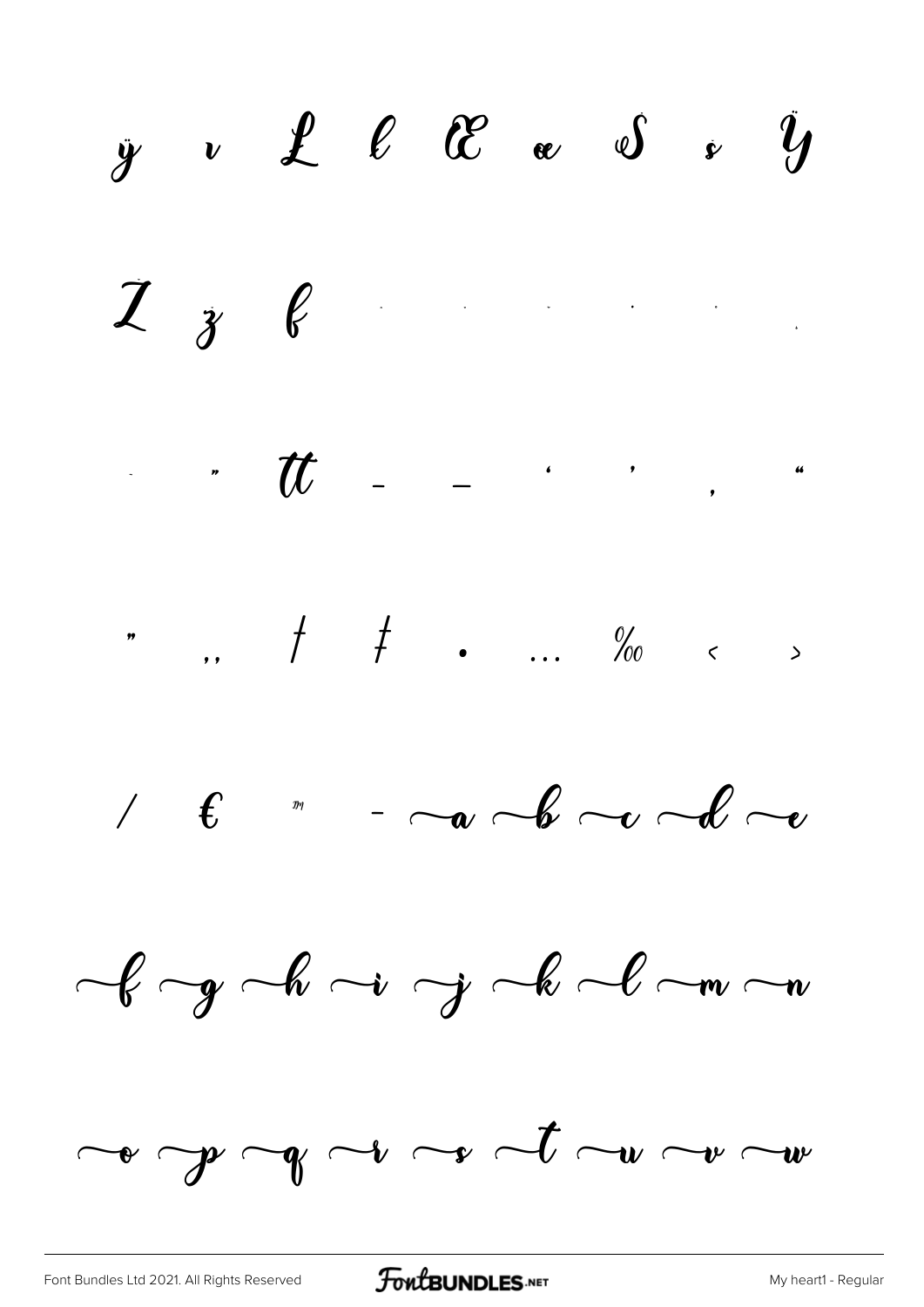$\neg y \neg y$  and  $\neg z$  and  $\neg z$ 

 $g$  b  $\sim$   $\sim$   $g$  b  $\sim$   $\sim$   $\sim$   $\sim$ 

 $\int \sqrt{v} \sqrt{v} \sim t \sqrt{v} \sqrt{v} \sqrt{v}$ 

 $y$   $z^2$   $z^6$   $z^6$   $z^2$   $z^8$   $z^9$ 

26 20 2 28 26 20 2 m 20 20 20

 $\begin{array}{ccccccccccccc}\n\mathcal{L}_{\mathbf{q}} & \mathcal{Z}_{\mathbf{v}} & \mathcal{Z}_{\mathbf{v}} & \mathcal{Z}_{\mathbf{t}} & \mathcal{Z}_{\mathbf{w}} & \mathcal{Z}_{\mathbf{w}} & \mathcal{Z}_{\mathbf{w}} & \mathcal{Z}_{\mathbf{w}} & \mathcal{Z}_{\mathbf{y}}\n\end{array}$ 

 $\begin{array}{ccccccc}\nz_{3} & a_{2} & b_{2} & c_{2} & d_{2} & c_{2} & b_{2} & d_{2}\n\end{array}$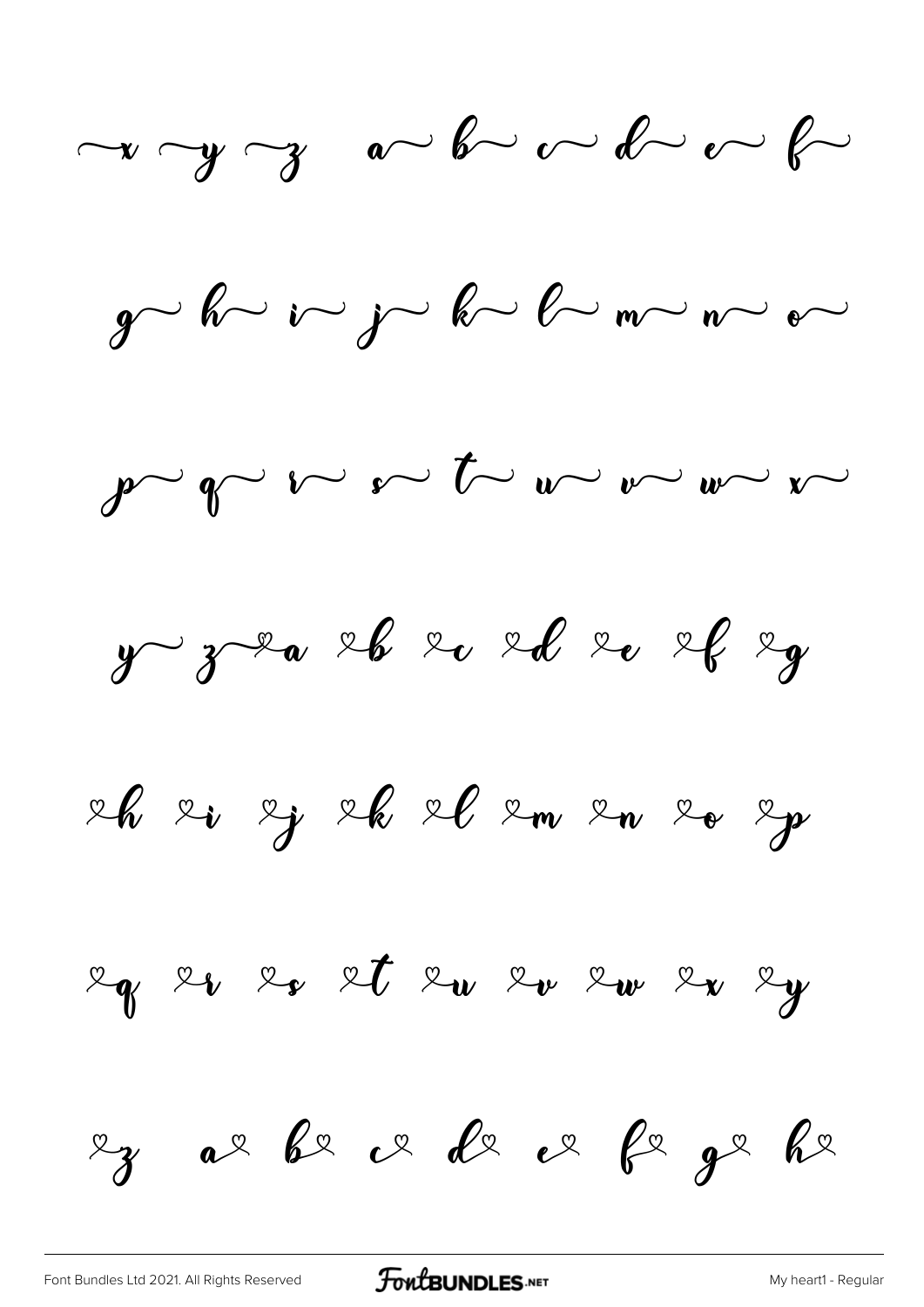ie je ke le me ne oe pe qe 12 o 2 te ue ve me 2 ge ze ca che cole cole cy che ci Geb Clemen co ge greg  $c_{\mathbf{r}}$  ct  $c_{\mathbf{w}}$   $c_{\mathbf{w}}$   $c_{\mathbf{w}}$   $c_{\mathbf{w}}$   $c_{\mathbf{y}}$   $c_{\mathbf{y}}$   $a_{\mathbf{w}}$ be on the order of the  $\mathscr{C}$  $\ell$   $\circ$   $\ell$   $\circ$   $\ldots$   $\circ$   $\circ$   $\ell$   $\circ$   $\ell$   $\circ$   $\cdot$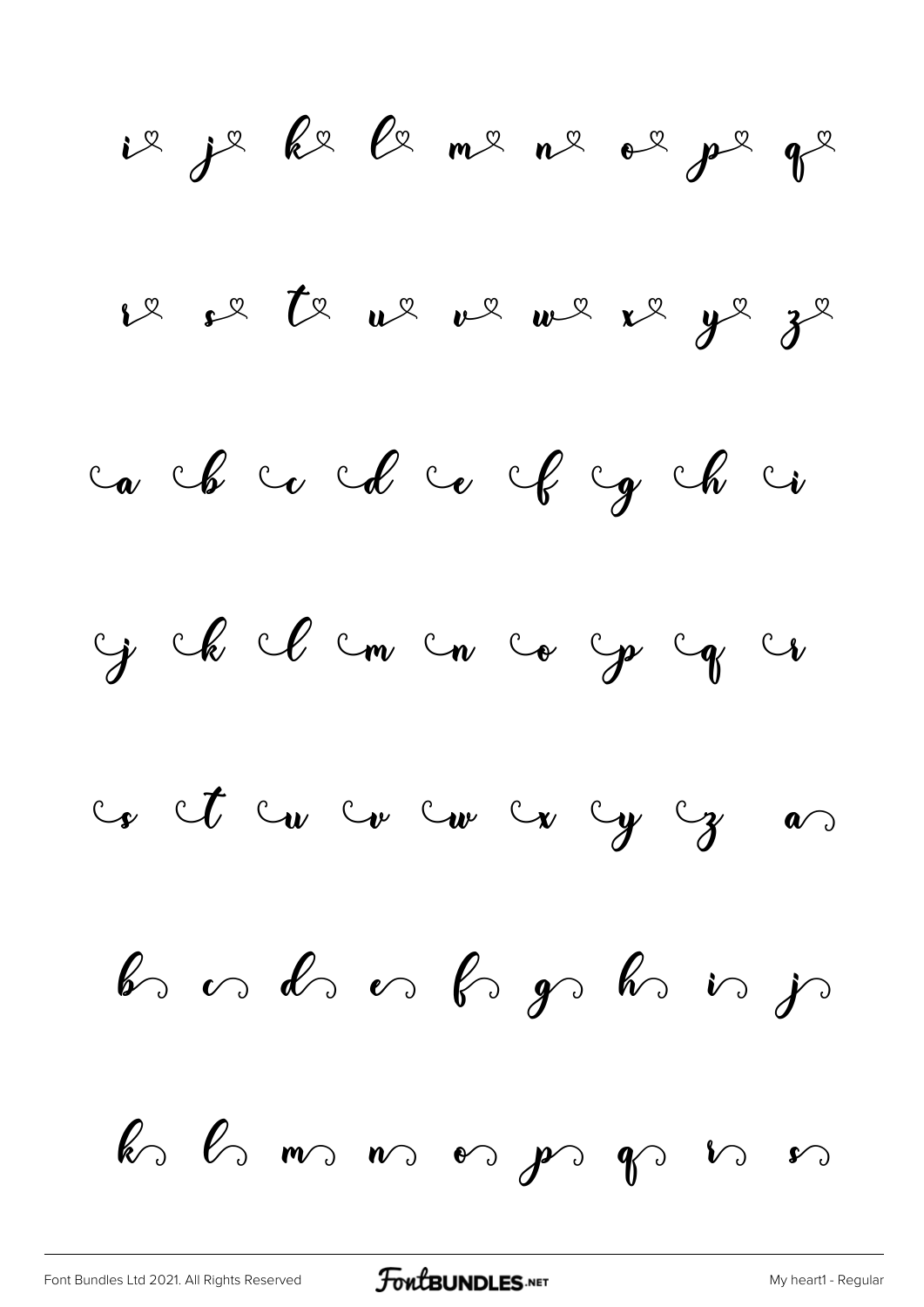$t$  us vs vs vs ys zsa A avel av of og al av og al Il en en eo ep eg er er et La va ba ya ha va ya ha ba  $m$   $\alpha$   $n$   $\alpha$   $p$   $p$   $q$   $q$   $p$   $q$   $q$   $p$   $q$   $q$   $p$   $q$   $p$   $q$   $p$   $q$   $p$   $q$   $p$   $q$   $p$   $q$   $p$   $q$   $p$   $q$ va wa va ya zaalhellel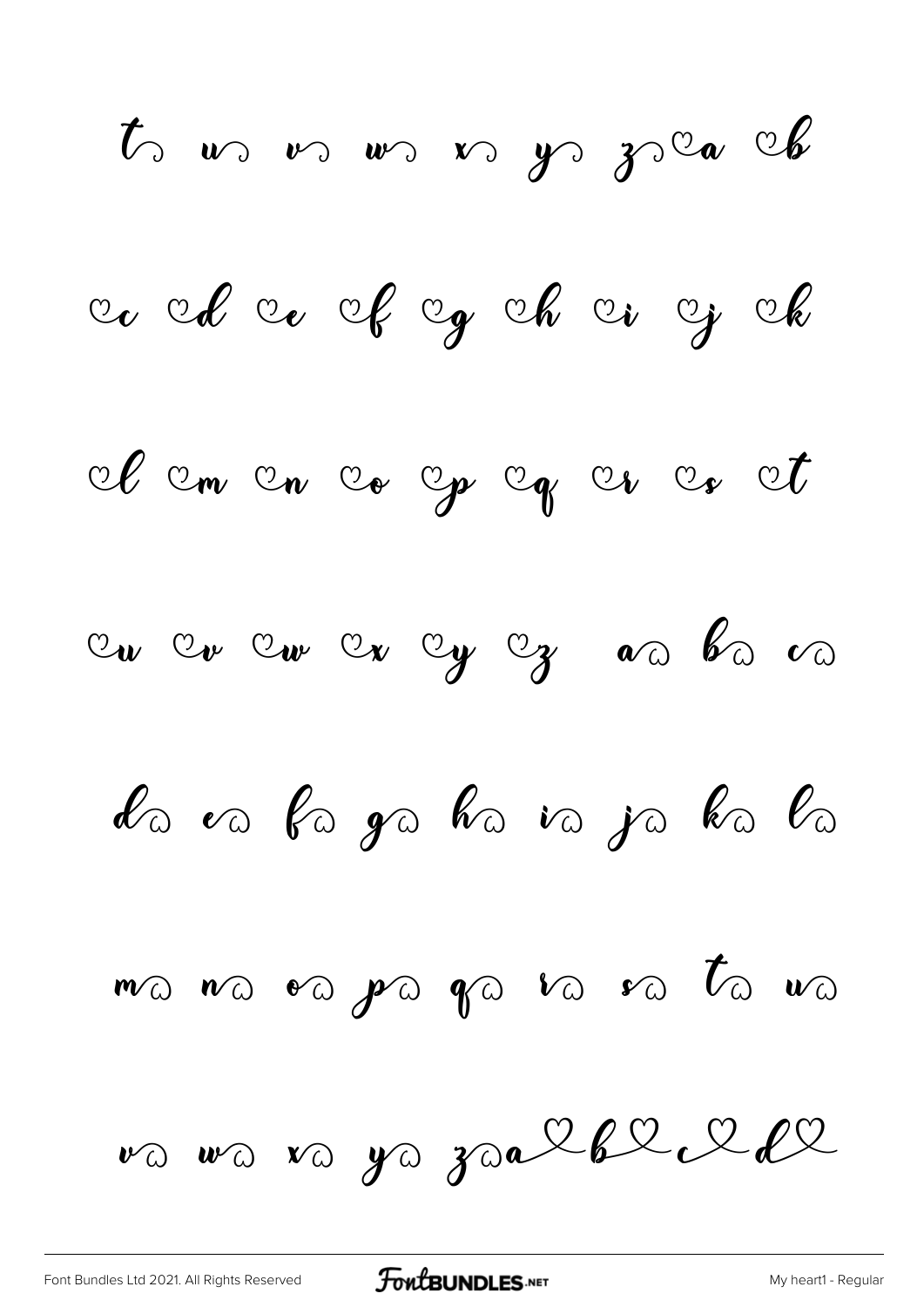2 Plg 2 R 2 i 2 j 2 R 2 Pl m 2

 $n\ell_0\ell_p\ell_q\ell_1\ell_2\ell_1\ell_1\ell_2\ell_2$ 





 $e^{i\theta}$   $p^{i\theta}$   $q^{i\theta}$   $v^{i\theta}$   $p^{i\theta}$   $p^{i\theta}$   $w^{i\theta}$   $w^{i\theta}$ 

 $x^{\circ}$   $y^{\circ}$   $3^{\circ}$  a d h i k l

 $\int_0^{\infty}$  a c i d  $\int_0^{\infty}$  d  $\int_0^{\infty}$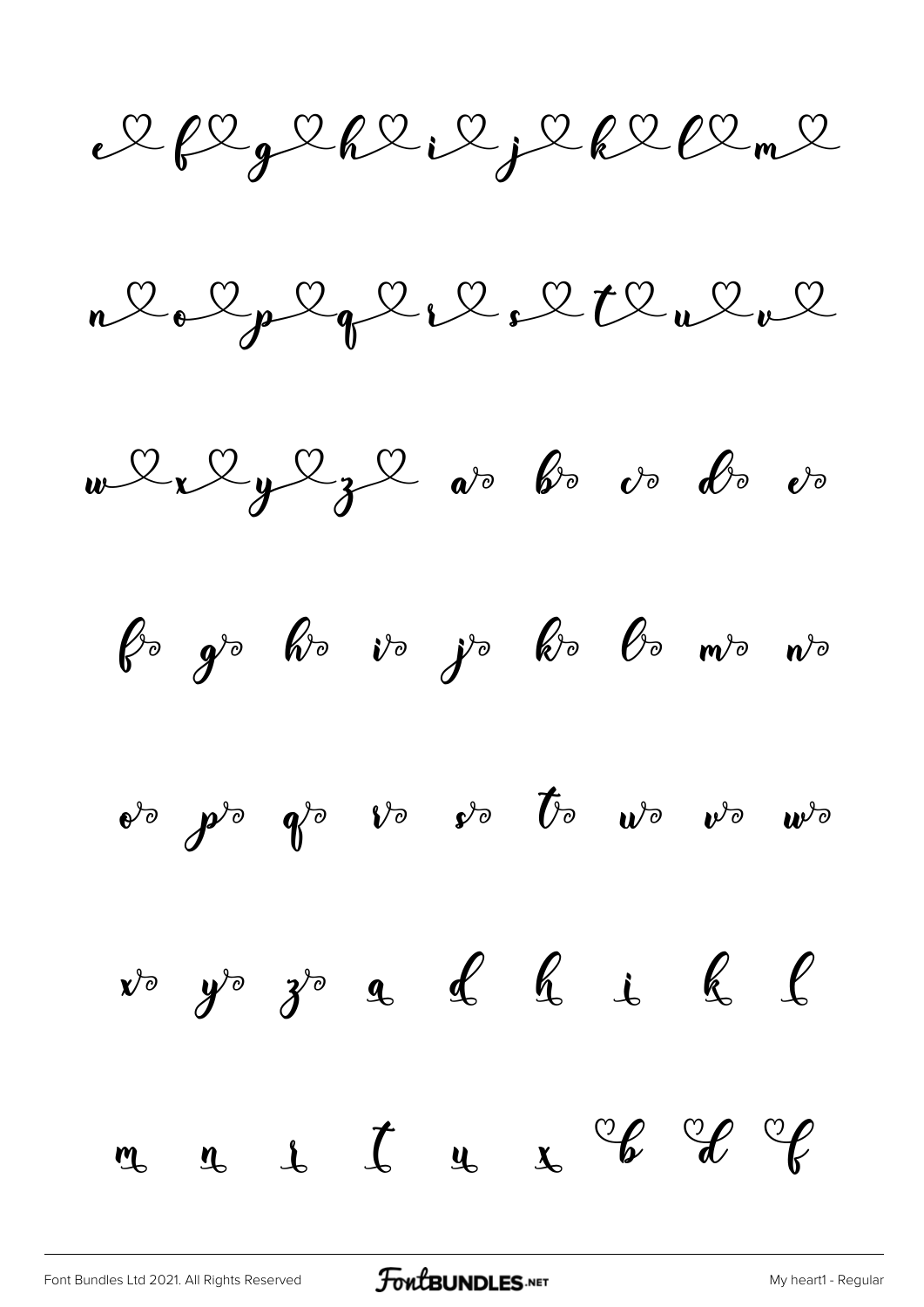$C_{\bm{k}}$   $C_{\bm{\ell}}$   $C_{\bm{\ell}}$   $C_{\bm{\ell}}$   $C_{\bm{\ell}}$   $C_{\bm{\ell}}$   $C_{\bm{\ell}}$   $C_{\bm{\ell}}$  $g\downarrow \cancel{1}$  of  $g\downarrow \cancel{2}$  t be be

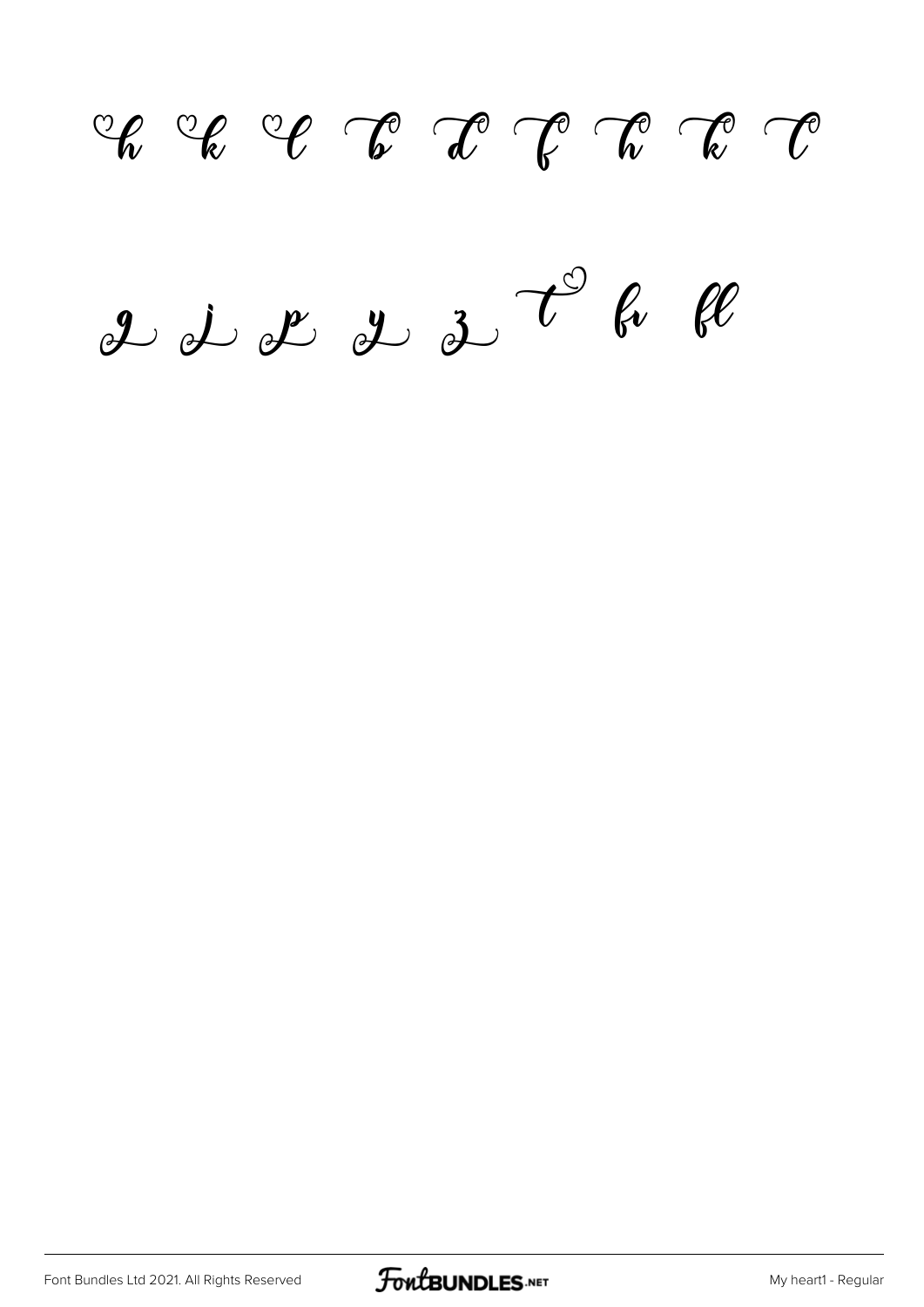#### My heart - Regular

**Uppercase Characters** 

ABEDEFGHIJKLMNOPO  $R\delta J\mathcal{U}\mathcal{V}\mathcal{W}\mathcal{X}\mathcal{Y} \mathcal{I}$ 

Lowercase Characters

a b c d e f g h i j k l m n o p q r s t u v w x y z

**Numbers** 

0123456789

Punctuation and Symbols  $1 * * S$  % & ( ) \* + , - . : ;  $\Rightarrow$  ?  $\left(\begin{array}{c} \backslash \end{array}\right)$   $\left(\begin{array}{c} \backslash \end{array}\right)$   $\rightarrow$   $\left(\begin{array}{c} \backslash \end{array}\right)$  $\overline{Q}$  $\frac{1}{2}$  .  $\frac{1}{2}$  .  $\frac{1}{2}$  .  $\frac{1}{2}$  $\frac{3}{4}$  $\overline{\mathcal{U}}$ 

All Other Glyphs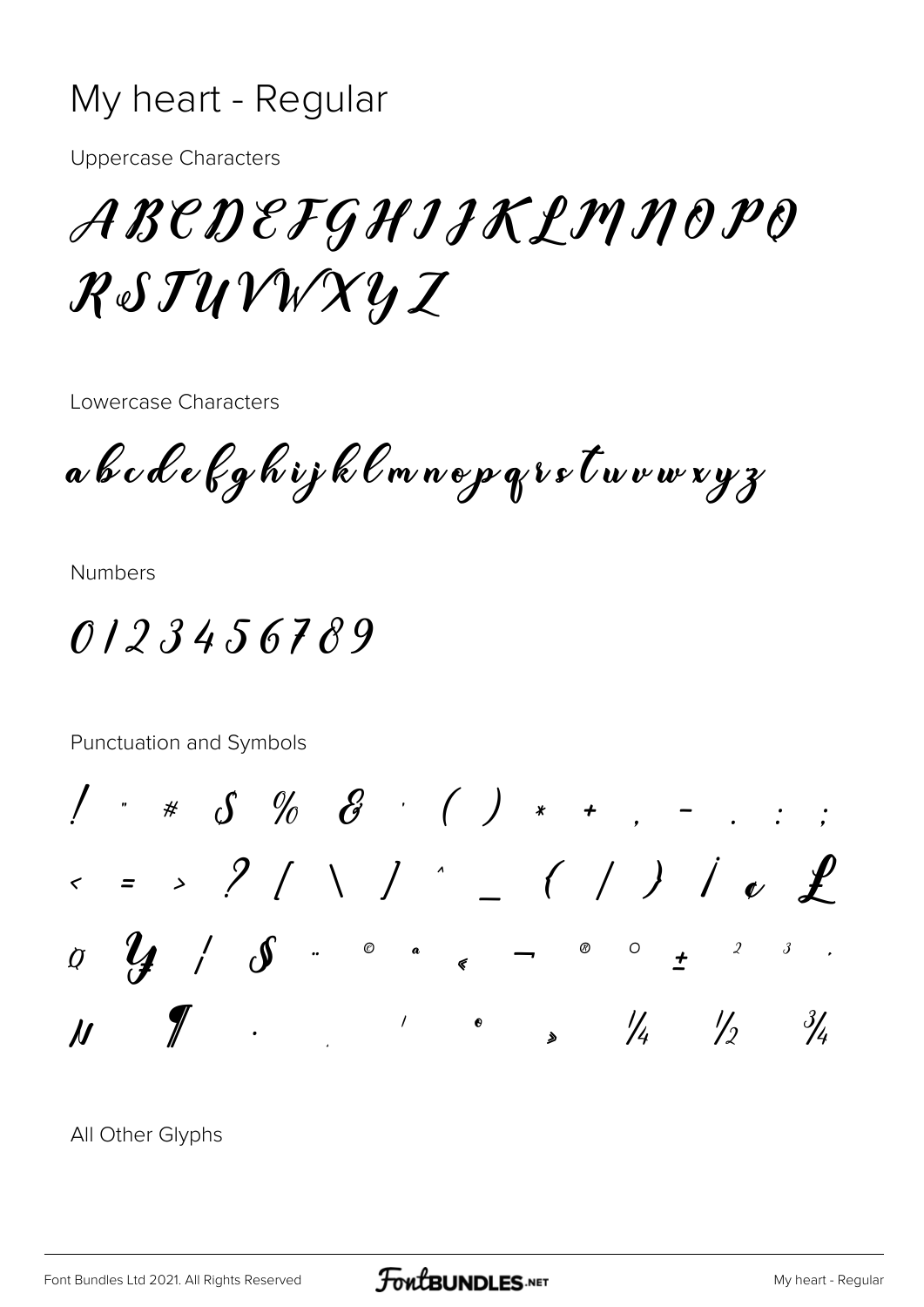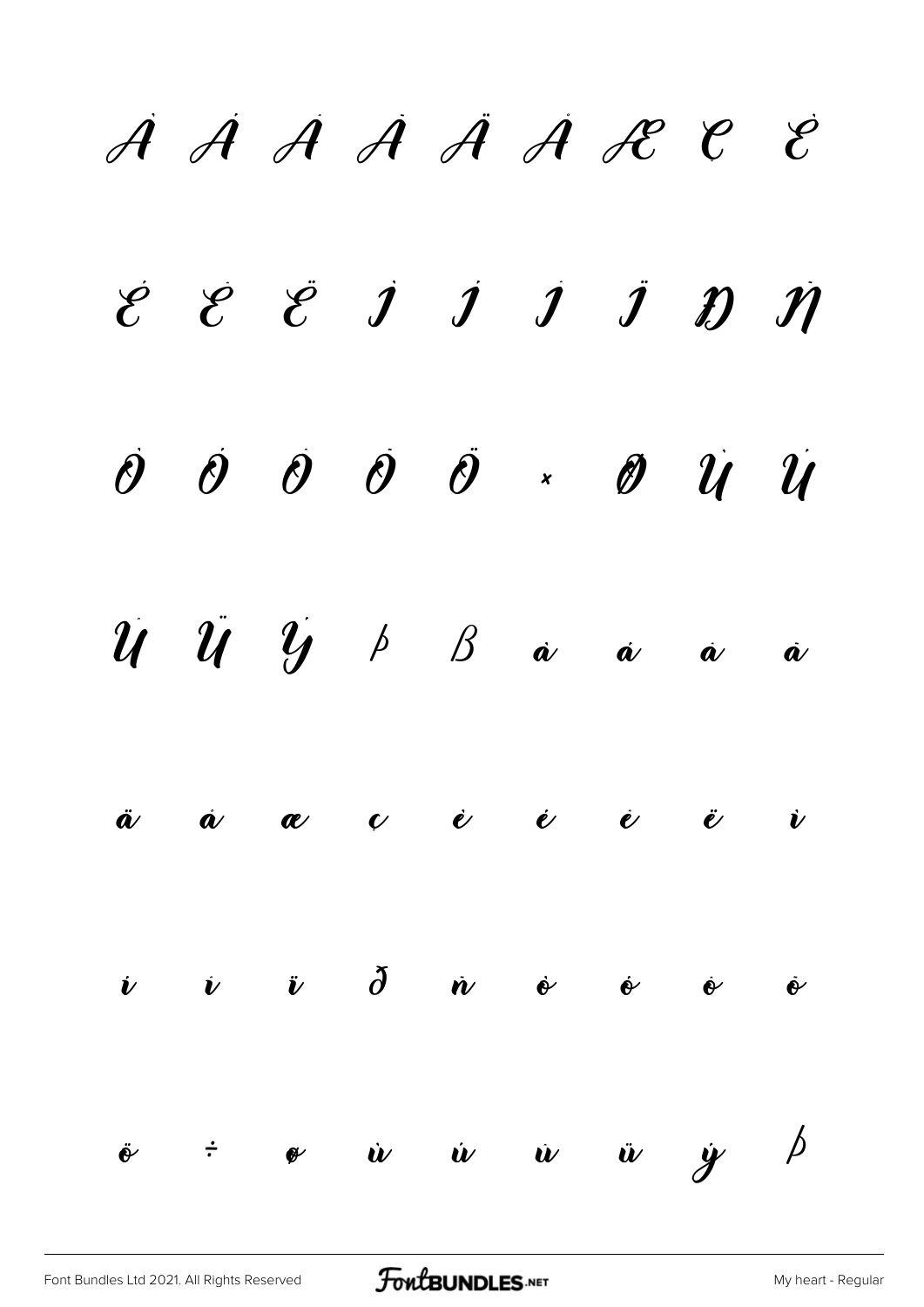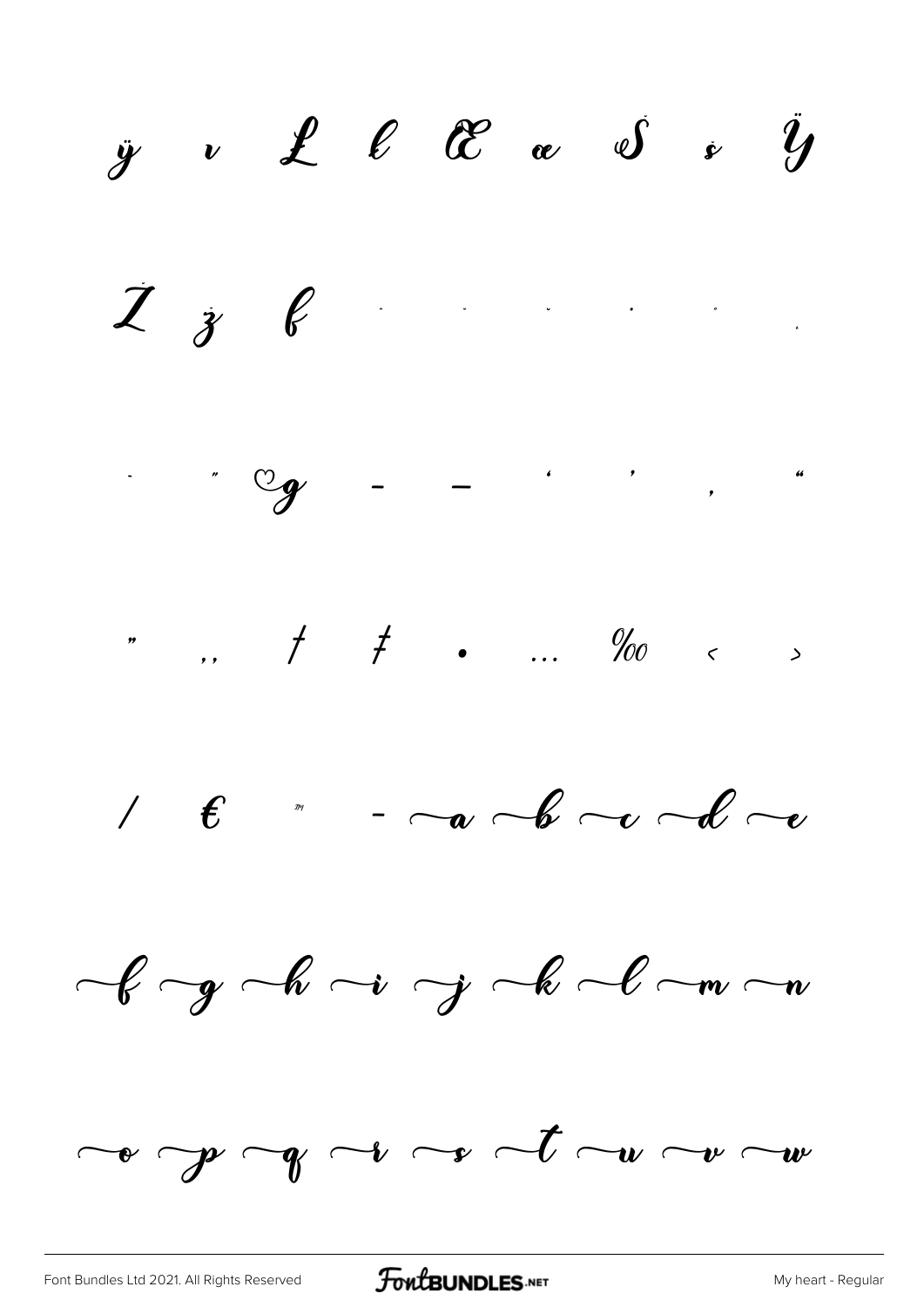$\neg x \neg y \neg z \quad a \neg b \neg c \neg b \neg c \neg b$  $g$  b i j j b  $\sim$  $\int P$   $\int P$   $\sim$   $\int P$   $\sim$   $\int P$   $\sim$   $\int P$   $\sim$   $\int P$   $\sim$   $\int P$   $\sim$ y zea che co che ce che y ch ci g ch cl cm cn co gr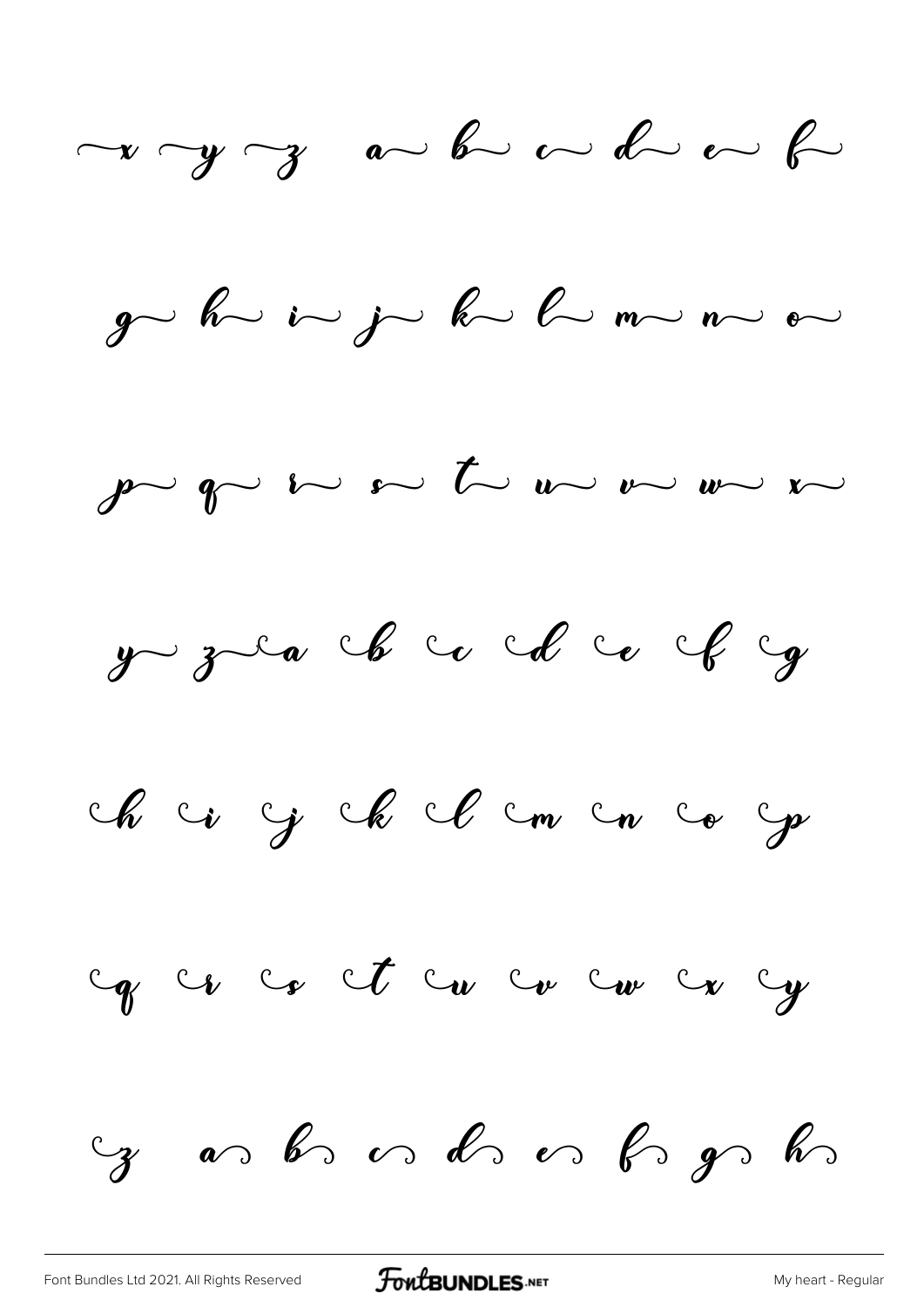is js ks ls ms ms os ps ps n n t us n m m n g g 20 26 20 20 20 26 29 26 20 2 26 26 2m 2m 20 2p 2g 26  $x_x$  et eu eu eu er ey eg a be vede e fege here je  $k$ e  $\ell$  me ne of  $p$ e qe  $l^2$  of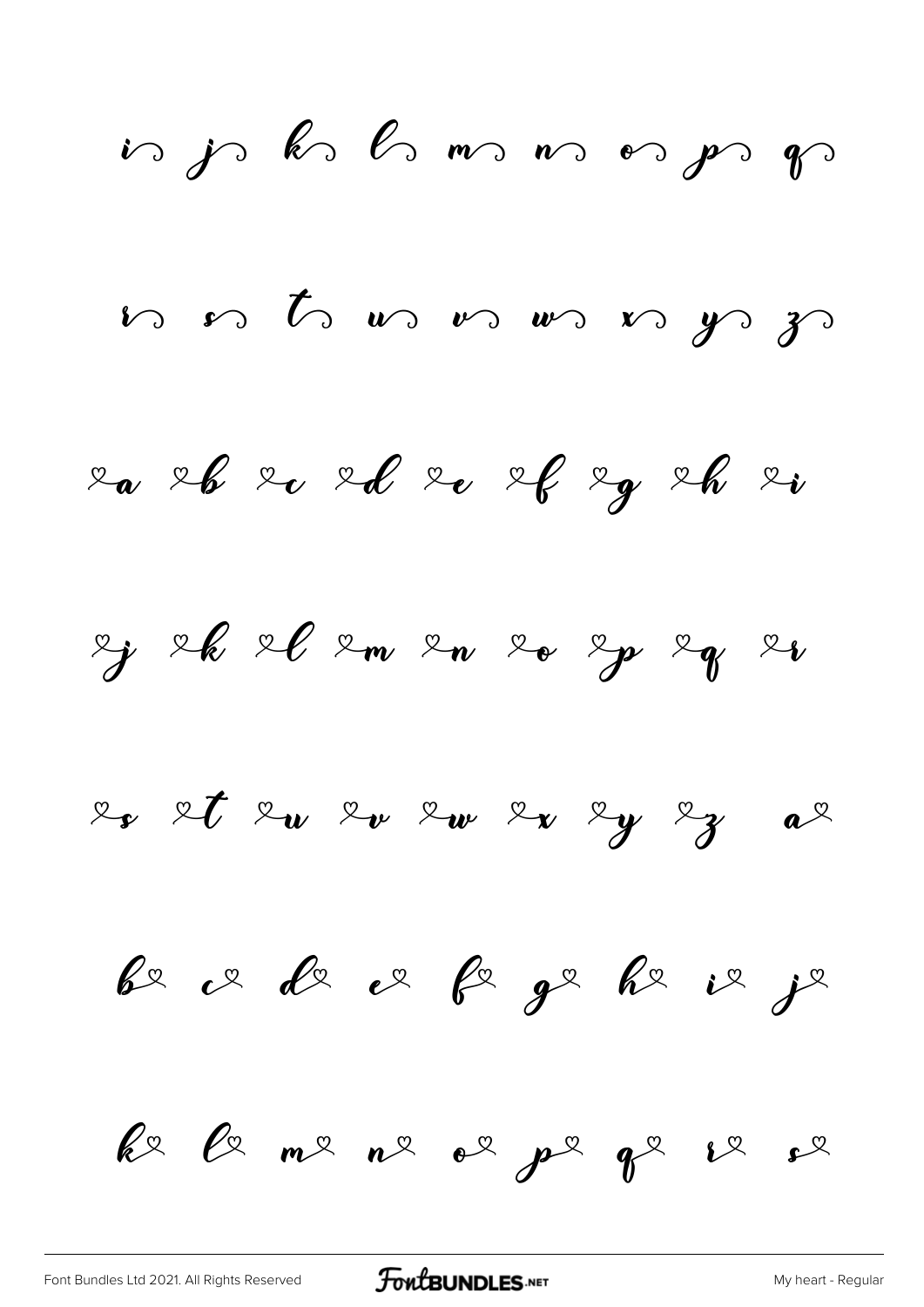$t$   $u$   $v$   $v$   $w$   $x$   $y$   $y$   $z$   $w$   $v$ vo Do vo Po go Ro vo jo Ro  $\ell$  m/s n/s et  $\rho$ /s  $q$ /s  $\nu$ s et  $\bar{t}$ s  $w^{\circ}$   $w^{\circ}$   $w^{\circ}$   $x^{\circ}$   $y^{\circ}$   $y^{\circ}$   $a^{\mathcal{L}}b^{\mathcal{L}}c^{\mathcal{L}}$  $1222222222222222$  $mQ_nQ_oQ_pQ_qQ_kQ_rQtQ_uQ$  $\nu \Omega_{w} \Omega_{x} \Omega_{y} \Omega_{z} \Omega_{q} dG_{d}$ 

[Font Bundles Ltd 2021. All Rights Reserved](https://fontbundles.net/) **FoutBUNDLES.NET** [My heart - Regular](https://fontbundles.net/)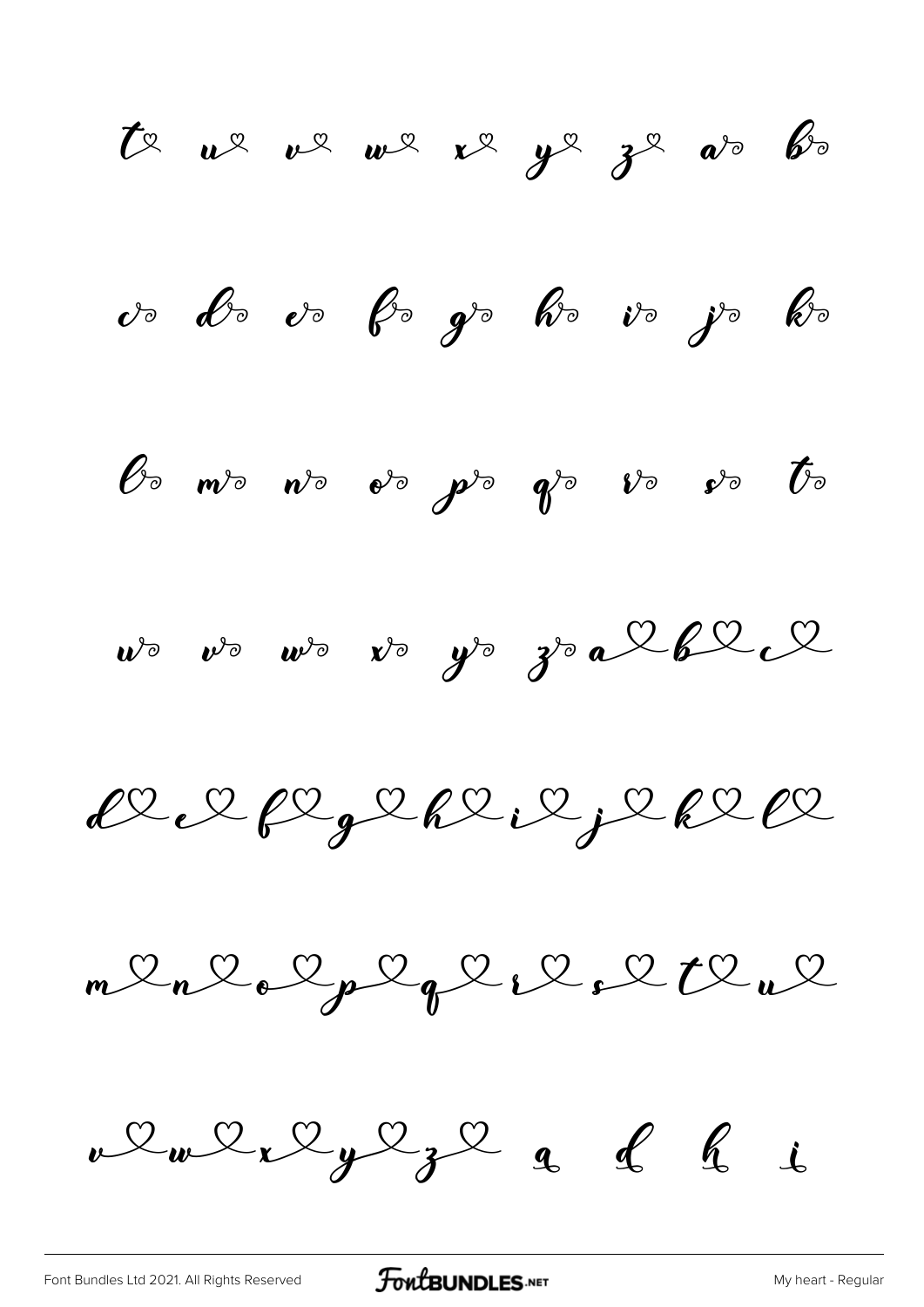